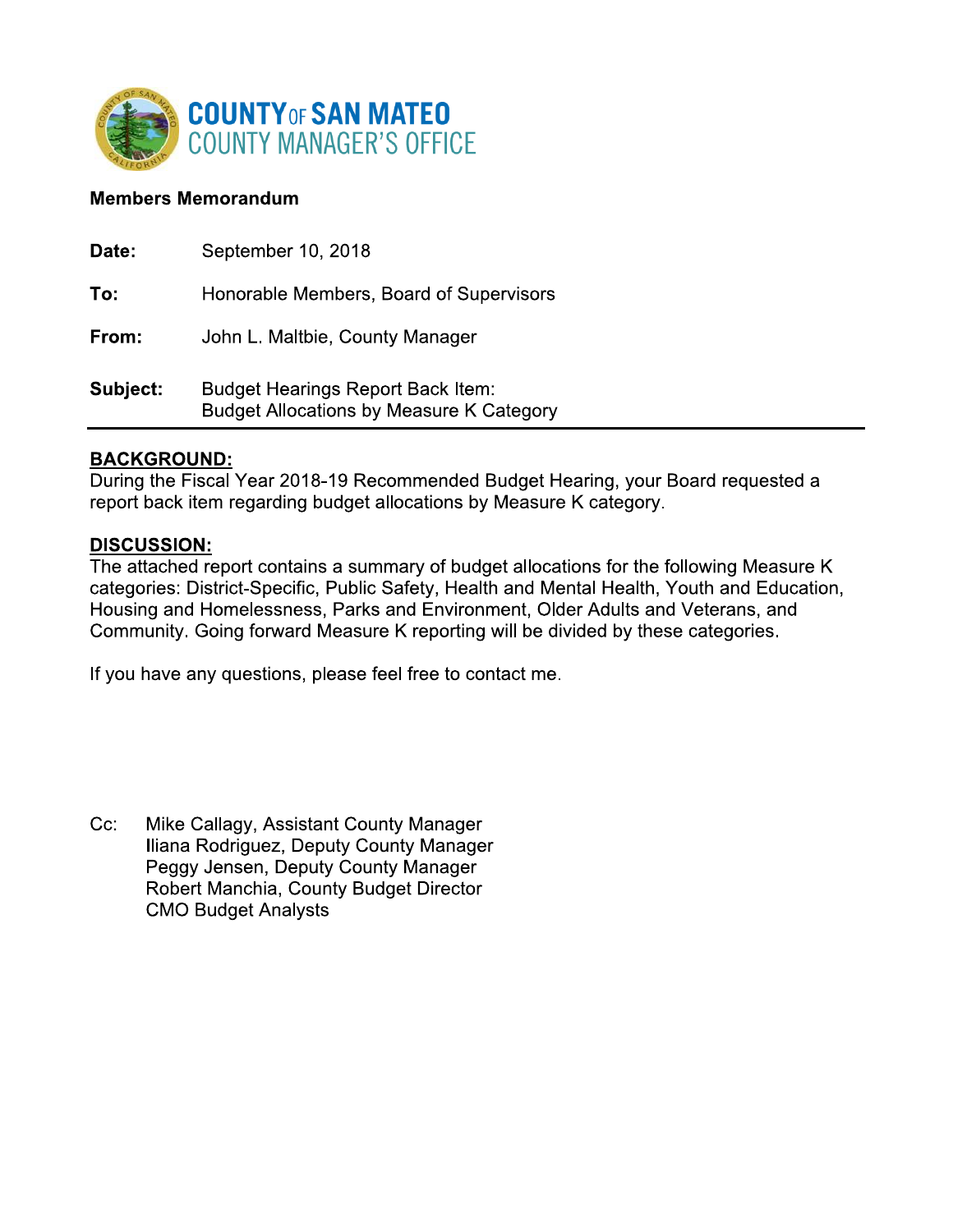

#### **Board District-Specific - \$8M**

| <b>Department Name</b>            | <b>Project Name</b>          | 2018-19 Adopted |
|-----------------------------------|------------------------------|-----------------|
| Department of Public Works        | Programs and Services Dist 3 | 51,041          |
| County Manager/Clerk of the Board | Measure K Admin Assistant    | 135,000         |
| Parks Department                  | Programs and Services Dist 3 | 331,000         |
| Non-Departmental Services         | Programs and Services Dist 5 | 1.100.000       |
| Non-Departmental Services         | Programs and Services Dist 3 | 1.280.273       |
| Non-Departmental Services         | Programs and Services Dist 4 | 1,413,249       |
| Non-Departmental Services         | Programs and Services Dist 1 | 1.578.750       |
| Non-Departmental Services         | Programs and Services Dist 2 | 1,864,648       |
|                                   | Total                        | 7,753,961       |

#### Public Safety - \$55M

| <b>Department Name</b>          | <b>Project Name</b>            | 2018-19 Adopted |
|---------------------------------|--------------------------------|-----------------|
| Sheriff's Office                | Coastside Response Coordinator | 65.858          |
| Human Services Agency           | <b>CORA - Legal Expenses</b>   | 77,250          |
| Sheriff's Office                | Human Trafficking & CSEC       | 210,000         |
| Sheriff's Office                | School Safety                  | 578,212         |
| <b>Fire Protection Services</b> | County Fire Engine Replc Fnd   | 1,500,000       |
| Other Capital Construction Fund | Pescadero Fire Station         | 1,563,240       |
| Other Capital Construction Fund | Skylonda Fire Station Repl     | 1.945.054       |
| Other Capital Construction Fund | PSC Regional Ops Ctr (ROC)     | 48,929,578      |
|                                 | Total                          | 54.869.192      |

## Health & Mental Health - \$11M

| <b>Department Name</b> | <b>Project Name</b> | 2018-19 Adopted |
|------------------------|---------------------|-----------------|
| <b>Health System</b>   | SMART Program       | 86.862          |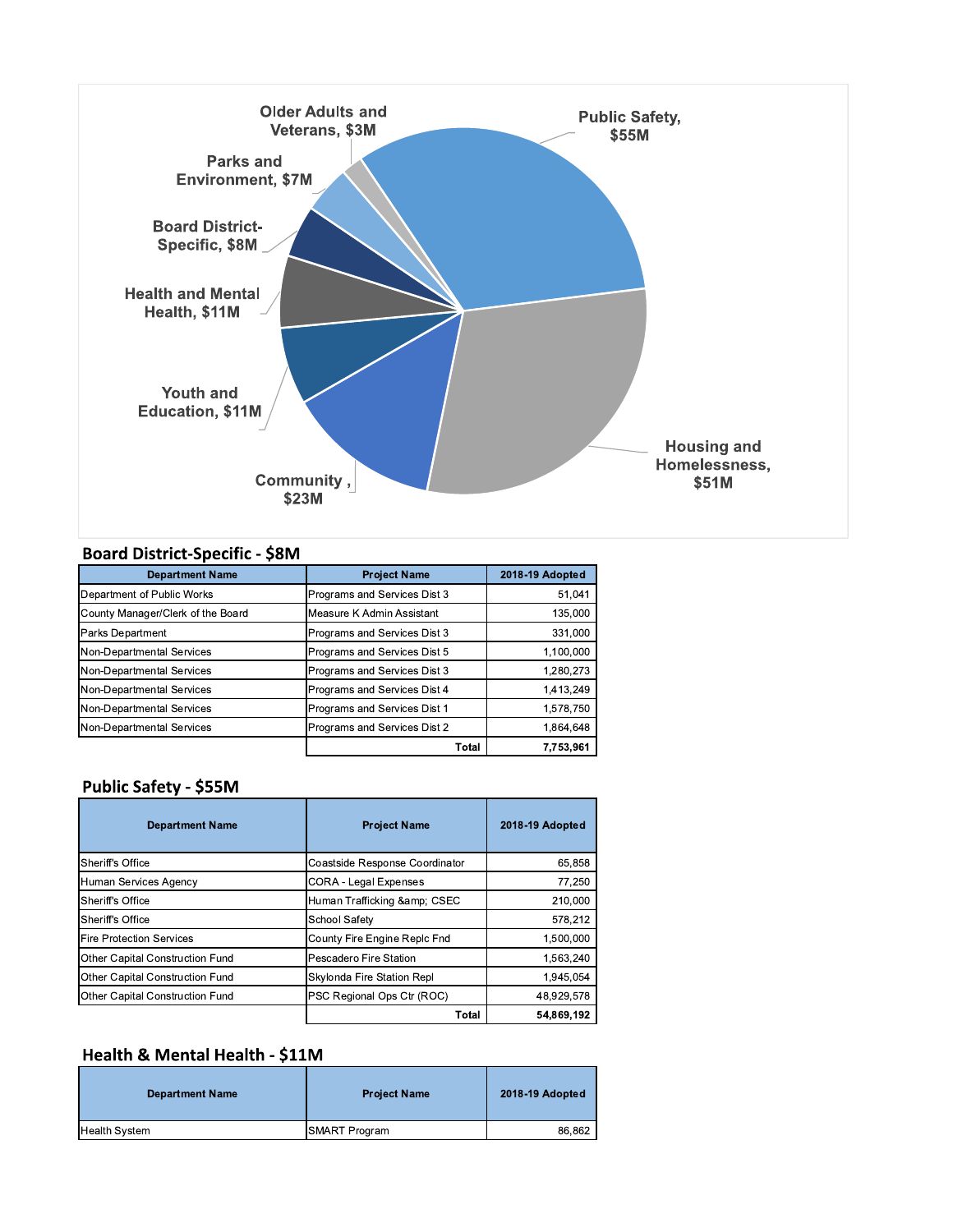|                           | Total                             | 10.731.366 |
|---------------------------|-----------------------------------|------------|
| Non-Departmental Services | Agreement with Seton Med Ctr      | 5.000.000  |
| <b>Health System</b>      | Whole Person Care Match           | 2,000,000  |
| <b>Health System</b>      | Home Visit Expansion              | 1,226,592  |
| <b>Health System</b>      | Respite Program                   | 1,058,000  |
| Human Services Agency     | Public Health Nurse Program       | 524,943    |
| <b>Health System</b>      | <b>Coastside Medical Services</b> | 519,865    |
| <b>Health System</b>      | Jail Alternate Program            | 171,699    |
| <b>Health System</b>      | Jail Alternate Program            | 143,405    |

## Youth & Education - \$11M

| <b>Department Name</b>            | <b>Project Name</b>                   | 2018-19 Adopted |
|-----------------------------------|---------------------------------------|-----------------|
| <b>Health System</b>              | 4H Youth Development Program          | 30,900          |
| Human Services Agency             | CASA (Adovcates) - Foster Care        | 108,212         |
| <b>Health System</b>              | Comm Collab East Palo Alto            | 116,390         |
| <b>Health System</b>              | COE and Schools Coordination          | 163,822         |
| <b>Health System</b>              | Parenting Project-MH                  | 196,099         |
| Human Services Agency             | StarVista Dybrk Fstr Yth Trg          | 219,300         |
| <b>Health System</b>              | First Aid-MH                          | 259,708         |
| <b>Health System</b>              | PES Case Management                   | 309,301         |
| County Manager/Clerk of the Board | <b>Students With Amazing Goals</b>    | 350,000         |
| County Library                    | <b>Library Summer Reading Progrms</b> | 366,000         |
| <b>Health System</b>              | <b>Residential Subtance Abuse</b>     | 386,250         |
| Human Resources Department        | Supported Training Employ Prog        | 400,000         |
| <b>Health System</b>              | Pre To Three                          | 404,390         |
| <b>Health System</b>              | Early Onset Bipolar                   | 420,512         |
| <b>Health System</b>              | Pre To Three                          | 569,905         |
| <b>Health System</b>              | Youth Trauma Intervention             | 592,250         |
| <b>Health System</b>              | Early Childhood Comm Teams            | 679,800         |
| <b>Health System</b>              | Youth Outpatient Case Mgmt            | 761,924         |
| Human Services Agency             | At-Risk Foster Youth Services         | 1,030,000       |
| Human Services Agency             | <b>HSA PEI-At Risk Child</b>          | 1,622,296       |
| Non-Departmental Services         | Early Learng and Care Trust Fd        | 2,500,000       |
|                                   | Total                                 | 11.487.059      |

# **Housing & Homelessness - \$55M**

| <b>Department Name</b> | <b>Project Name</b>                 | 2018-19 Adopted |
|------------------------|-------------------------------------|-----------------|
| Human Services Agency  | <b>RRHHL Program Auditing Needs</b> | 10,000          |
| Human Services Agency  | <b>RRHHL Inclement Weather</b>      | 30,030          |
| Human Services Agency  | Mobile Hygiene Unit                 | 35,646          |
| Human Services Agency  | <b>RRHHL MVP Diversion</b>          | 40,000          |
| Human Services Agency  | Rotating Church  Shelters           | 75,000          |
| Department of Housing  | 21 Elements CCAG                    | 92.970          |
| Human Services Agency  | <b>RRHHL CoC Tech Assistance</b>    | 105,000         |
| Human Services Agency  | ITA - Clarity & FRC database        | 107,952         |
| Planning and Building  | Affordable Housing Initiative       | 137,500         |
| Human Services Agency  | Safe Harbor Shelter Bridge          | 173,349         |
| Human Services Agency  | <b>BitFocus Clarity Human Svcs</b>  | 189,935         |
| Department of Housing  | <b>Staff Support</b>                | 225,000         |
| Human Services Agency  | <b>RRHHL Medical Services</b>       | 257,066         |
| Department of Housing  | <b>HIP Shared Housing</b>           | 265,392         |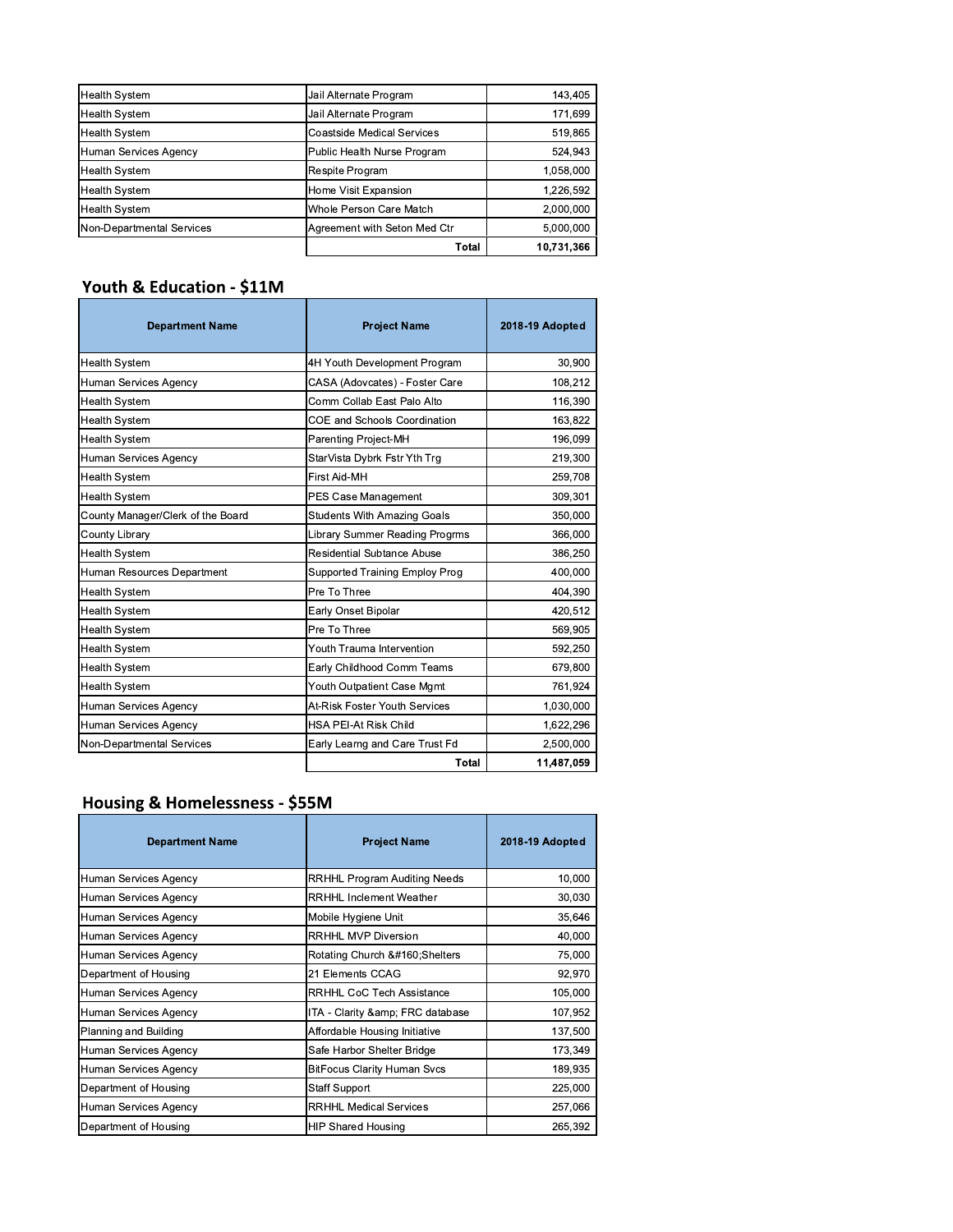| Office of Sustainability          | Home for All                          | 275,000    |
|-----------------------------------|---------------------------------------|------------|
| County Manager/Clerk of the Board | Home for All                          | 325,000    |
| Human Services Agency             | Homeless Outreach Teams               | 334,683    |
| <b>Health System</b>              | Augmented Housing Insp Pgm            | 404,547    |
| Human Services Agency             | CORE Agenc Emerg Housg Assist         | 438,600    |
| Human Services Agency             | RRHHL MVP Bridge Funding              | 450,000    |
| Human Services Agency             | <b>RRHHL Interim Housing Capacity</b> | 504,173    |
| Human Services Agency             | EPA Homeless Shelter Op Exp           | 577,280    |
| Department of Housing             | Landlord Tenant I and R               | 597,882    |
| Human Services Agency             | <b>HOPE Plan Implementation</b>       | 939,755    |
| Human Services Agency             | <b>RRHHL Abode Services</b>           | 1,119,517  |
| Human Services Agency             | Housing Retention                     | 1,200,000  |
| Human Services Agency             | <b>RRHHL Abode Contract</b>           | 1,220,275  |
| Department of Housing             | Farm Labor Housing                    | 2,725,260  |
| Department of Housing             | Affordable Housing 3.0 and 4.0        | 38,038,110 |
|                                   | Total                                 | 50,894,922 |

## Parks & Environment - \$7M

| <b>Department Name</b>  | <b>Project Name</b>            | 2018-19 Adopted |
|-------------------------|--------------------------------|-----------------|
| <b>Parks Department</b> | Parks Department Capital Projs |                 |
| <b>Parks Department</b> | Volunteer Stewardship Corps    | 277,063         |
| <b>Parks Department</b> | Parks Master Plan              | 375.707         |
| <b>Parks Department</b> | Natural Resource Management    | 441,688         |
| <b>Parks Department</b> | Parks Playground Improv        | 474,251         |
| <b>Parks Department</b> | Sanchez Adobe Renovation       | 731.608         |
| <b>Parks Department</b> | Parks Department Ops and Maint | 4.823,532       |
|                         | Total                          | 7,123,849       |

## Older Adults & Veterans - \$3M

| <b>Department Name</b>     | <b>Project Name</b>            | 2018-19 Adopted |
|----------------------------|--------------------------------|-----------------|
| <b>Health System</b>       | <b>EMS Falls Prevention</b>    | 41,416          |
| <b>Health System</b>       | AAS Kinship Caring MH          | 77,250          |
| <b>Health System</b>       | AAS Ombudsman                  | 114,981         |
| <b>Health System</b>       | AAS Meals Express Pgm          | 146.904         |
| <b>Health System</b>       | AAS Friendship Line            | 206,000         |
| Human Services Agency      | Veterans Services              | 309,399         |
| <b>Health System</b>       | <b>AAS Dementia Services</b>   | 463,500         |
| <b>Health System</b>       | AAS Elder Depend Adult Protect | 675,263         |
| District Attorney's Office | District Attorney Elder Abuse  | 1,131,012       |
|                            | Total                          | 3.165.725       |

## Community - \$23M

| <b>Department Name</b>     | <b>Project Name</b>         | 2018-19 Adopted |
|----------------------------|-----------------------------|-----------------|
| Office of Sustainability   | <b>Bicycle Coordinator</b>  | 75,000          |
| Human Services Agency      | Peninsula Family Svcs Dist2 | 97,850          |
| <b>Capital Projects</b>    | Library Capital - Misc      | 112.125         |
| Human Services Agency      | Peninsula Family Svcs Dist5 | 126,175         |
| Human Services Agency      | Second Harvest Food Bank    | 150.000         |
| Department of Public Works | MCO Airport Sup             | 218,320         |